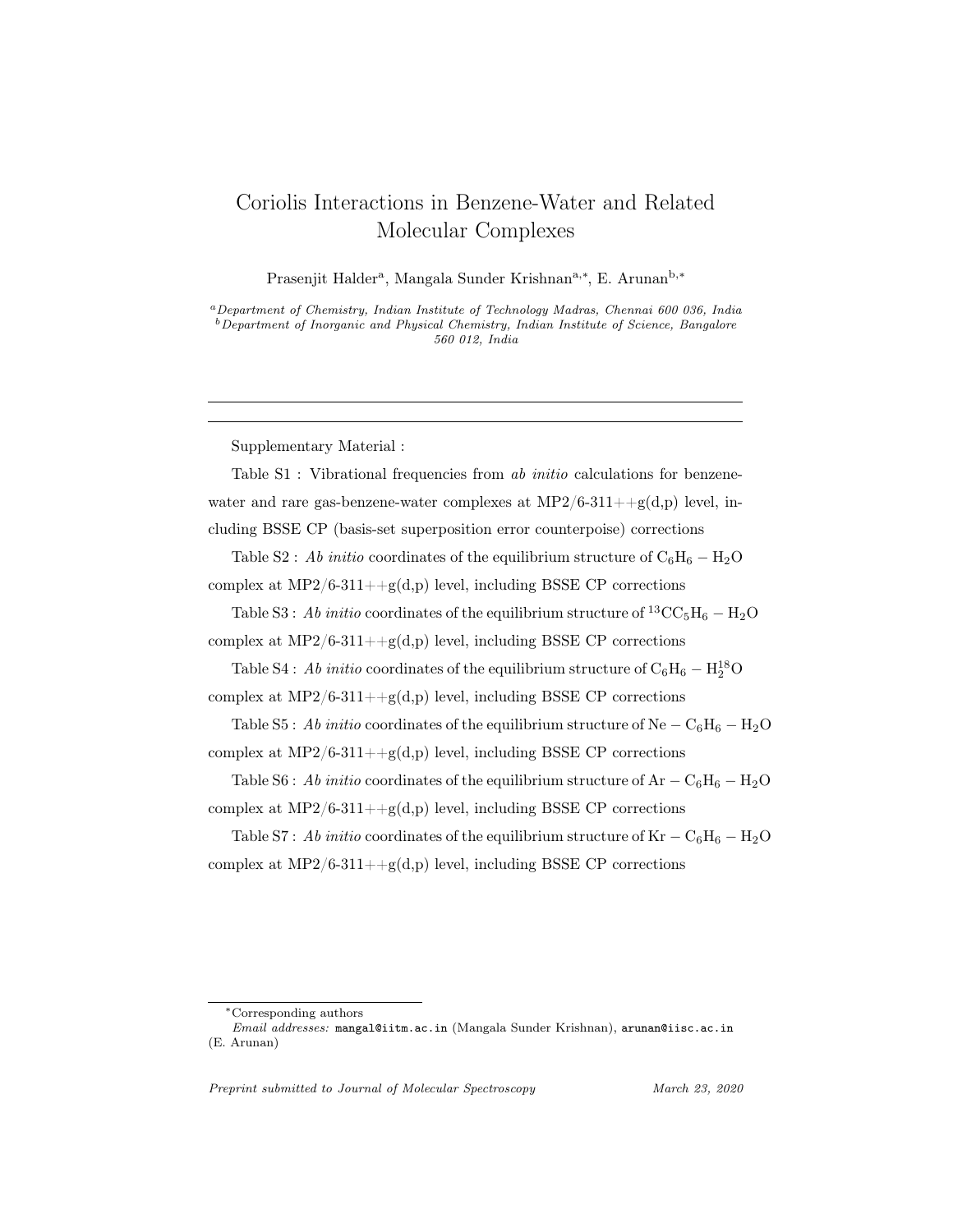|                           |                |                |                | $C_6H_6 - H_2O$ ${}^{13}CC_5H_6 - H_2O$ $C_6H_6 - H_2^{18}O$ $Ne - C_6H_6 - H_2O$ $Ar - C_6H_6 - H_2O$ $Kr - C_6H_6 - H_2O$ |                |                |
|---------------------------|----------------|----------------|----------------|-----------------------------------------------------------------------------------------------------------------------------|----------------|----------------|
|                           |                |                |                | 9.64                                                                                                                        | 10.92          |                |
| $\mathbf{1}$              | 12.79          | 12.81          | 12.70          |                                                                                                                             |                | 11.27          |
| $\frac{2}{3}$             | 28.91<br>42.66 | 28.78<br>42.64 | 28.41<br>42.45 | 10.66<br>17.45                                                                                                              | 15.38<br>21.96 | 17.50<br>25.88 |
| $\overline{4}$            | 77.47          | 77.14          | 74.96          | 20.27                                                                                                                       | 28.60          | 33.30          |
|                           | 107.04         | 107.04         | 106.23         |                                                                                                                             | 34.88          | 40.12          |
| $\bf 5$<br>$\overline{6}$ | 228.69         | 228.70         | 227.76         | 31.11<br>44.52                                                                                                              | 46.50          | 49.98          |
| $\scriptstyle{7}$         | 388.18         | 385.11         | 388.19         | 78.10                                                                                                                       | 78.61          | 79.27          |
| 8                         | 388.98         | 388.24         | 388.98         | 107.11                                                                                                                      | 106.83         | 105.71         |
| $\boldsymbol{9}$          | 609.34         | 603.06         | 609.34         | 230.74                                                                                                                      | 230.33         | 229.88         |
| 10                        | 609.54         | 608.18         | 609.54         | 388.43                                                                                                                      | 387.25         | 386.69         |
| 11                        | 682.29         | 681.94         | 682.29         | 389.22                                                                                                                      | 388.13         | 387.56         |
| 12                        | 742.74         | 739.52         | 742.74         | 609.31                                                                                                                      | 609.16         | 609.02         |
| 13                        | 856.10         | $855.21\,$     | 856.09         | 609.51                                                                                                                      | 609.37         | 609.24         |
| $14\,$                    | 857.56         | 856.17         | 857.56         | 682.73                                                                                                                      | 682.09         | 681.89         |
| 15                        | 959.94         | 956.63         | 959.94         | 742.91                                                                                                                      | 741.57         | 740.67         |
| 16                        | 960.72         | 960.70         | 960.72         | 856.19                                                                                                                      | 855.30         | 855.17         |
| 17                        | 1007.57        | 997.19         | 1007.57        | 857.92                                                                                                                      | 857.37         | 857.37         |
| 18                        | 1014.36        | 1011.74        | 1014.36        | 960.00                                                                                                                      | 958.36         | 958.29         |
| 19                        | 1059.91        | 1056.66        | 1059.91        | 960.70                                                                                                                      | 958.72         | 958.86         |
| $20\,$                    | 1060.43        | 1058.13        | 1060.43        | 1007.69                                                                                                                     | 1007.66        | 1007.63        |
| 21                        | 1079.41        | 1077.04        | 1079.41        | 1014.13                                                                                                                     | 1013.94        | 1013.96        |
| 22                        | 1173.80        | 1173.58        | 1173.80        | 1059.98                                                                                                                     | 1059.92        | 1059.88        |
| $\bf 23$                  | 1199.71        | 1197.69        | 1199.71        | 1060.51                                                                                                                     | 1060.46        | 1060.42        |
| 24                        | 1200.28        | 1200.25        | 1200.28        | 1078.81                                                                                                                     | 1077.24        | 1076.17        |
| $25\,$                    | 1374.58        | 1372.20        | 1374.58        | 1173.86                                                                                                                     | 1173.78        | 1173.77        |
| 26                        | 1447.13        | 1436.28        | 1447.13        | 1199.74                                                                                                                     | 1199.64        | 1199.59        |
| $27\,$                    | 1505.39        | 1498.75        | 1505.39        | 1200.34                                                                                                                     | 1200.24        | 1200.18        |
| 28                        | 1505.76        | 1502.44        | 1505.76        | 1374.53                                                                                                                     | 1374.38        | 1374.25        |
| 29                        | 1634.11        | 1620.42        | 1634.09        | 1447.53                                                                                                                     | 1448.38        | 1449.78        |
| 30                        | 1634.89        | 1631.85        | 1634.83        | 1505.49                                                                                                                     | 1505.39        | 1505.28        |
| 31                        | 1644.33        | 1644.31        | 1637.76        | 1505.86                                                                                                                     | 1505.76        | 1505.66        |
| 32                        | 3198.11        | 3195.48        | 3198.11        | 1634.25                                                                                                                     | 1634.06        | 1633.83        |
| 33                        | 3207.66        | 3203.97        | 3207.66        | 1635.04                                                                                                                     | 1634.85        | 1634.60        |
| 34                        | 3209.19        | 3209.15        | 3209.19        | 1644.96                                                                                                                     | 1644.80        | 1644.71        |
| 35                        | 3223.53        | 3220.78        | 3223.53        | 3197.80                                                                                                                     | 3197.83        | 3197.71        |
| $36\,$                    | 3225.07        | 3225.00        | 3225.07        | 3207.33                                                                                                                     | 3207.34        | 3207.18        |
| 37                        | 3233.65        | 3232.40        | 3233.65        | 3208.95                                                                                                                     | 3208.96        | 3208.82        |
| $38\,$                    | 3868.32        | 3868.32        | 3859.58        | 3223.24                                                                                                                     | 3223.23        | 3223.05        |
| 39                        | 3980.51        | 3980.51        | 3964.87        | 3224.80                                                                                                                     | 3224.80        | 3224.64        |
| 40                        |                |                |                | 3233.38                                                                                                                     | 3233.36        | 3233.17        |
| 41                        |                |                |                | 3868.26                                                                                                                     | 3868.25        | 3868.32        |
| 42                        |                |                |                | 3980.04                                                                                                                     | 3980.04        | 3980.05        |
|                           |                |                |                |                                                                                                                             |                |                |

Table S1: Vibrational frequencies from *ab initio* calculations for benzene-water and rare gas-benzene-water complexes at MP2/6-311++g(d,p)<br>level, including BSSE CP (basis-set superposition error counterpoise) corrections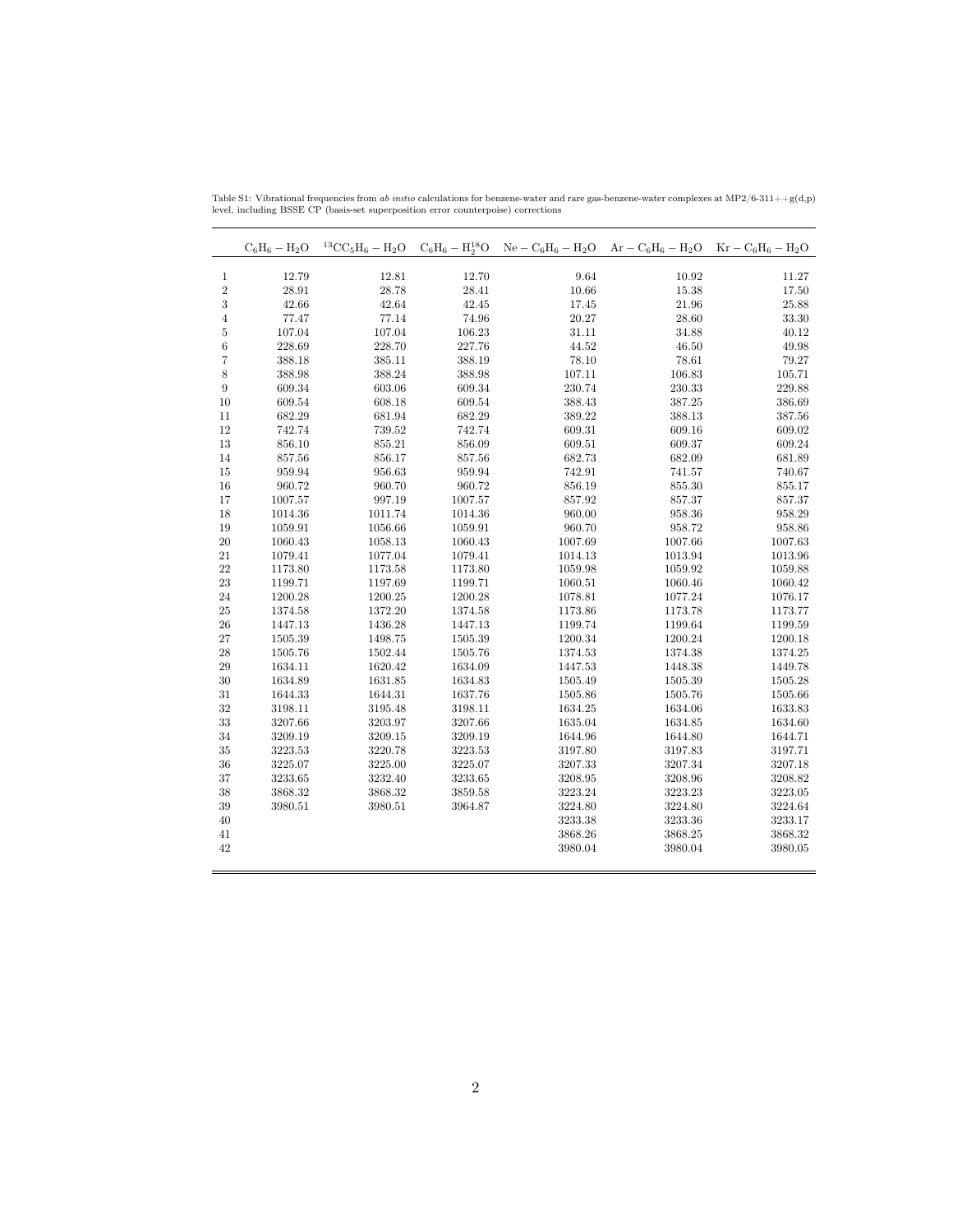|  |  | Table S2: Ab <i>initio</i> coordinates of the equilib- |  |  |
|--|--|--------------------------------------------------------|--|--|
|  |  | rium structure of $C_6H_6 - H_2O$ complex at MP2/6-    |  |  |
|  |  | $311 + g(d,p)$ level, including BSSE CP corrections    |  |  |

| Atom             | X / A       | A<br>Y /    | Z / A       |
|------------------|-------------|-------------|-------------|
| С                | 0.371473    | 0.950480    | -1.084740   |
| С                | 0.577476    | $-0.407225$ | $-1.363890$ |
| C                | 0.829698    | -1.305537   | -0.319368   |
| С                | 0.941632    | -0.836183   | 0.995915    |
| C                | 0.734773    | 0.520684    | 1.275504    |
| C                | 0.482993    | 1.419679    | 0.231149    |
| H                | 0.495551    | -0.770030   | -2.384734   |
| H                | 0.985673    | -2.358969   | -0.535599   |
| H                | 1.147162    | -1.531905   | 1.805139    |
| H                | 0.815291    | 0.883828    | 2.296388    |
| H                | 0.329060    | 2.473426    | 0.446888    |
| H                | 0.173658    | 1.647319    | -1.894802   |
| H                | $-2.575221$ | -0.932310   | 0.713372    |
| Η                | $-2.040903$ | 0.182337    | -0.135352   |
| $\left( \right)$ | $-2.869818$ | -0.205635   | 0.160159    |
|                  |             |             |             |

Table S3: *Ab initio* coordinates of the equilibrium<br>structure of  ${}^{13}$ CC<sub>5</sub>H<sub>6</sub> – H<sub>2</sub>O complex at MP2/6-311++g(d,p) level, including BSSE CP corrections

| Atom            | X / A       | Y<br>А      | A<br>$Z$ /  |
|-----------------|-------------|-------------|-------------|
| 13 <sub>C</sub> | $-0.371473$ | 0.950480    | 1.084740    |
| С               | -0.577476   | -0.407225   | 1.363890    |
| C               | $-0.829698$ | -1.305537   | 0.319368    |
| С               | $-0.941632$ | $-0.836183$ | $-0.995915$ |
| C               | $-0.734773$ | 0.520684    | $-1.275504$ |
| C               | $-0.482993$ | 1.419679    | $-0.231149$ |
| H               | $-0.495552$ | $-0.770030$ | 2.384734    |
| H               | $-0.985673$ | $-2.358969$ | 0.535599    |
| H               | -1.147162   | -1.531905   | -1.805139   |
| H               | $-0.815291$ | 0.883828    | $-2.296389$ |
| H               | $-0.329060$ | 2.473426    | $-0.446888$ |
| H               | $-0.173658$ | 1.647319    | 1.894802    |
| H               | 2.575221    | $-0.932310$ | $-0.713372$ |
| H               | 2.040903    | 0.182337    | 0.135352    |
| $\bigcirc$      | 2.869818    | $-0.205635$ | $-0.160159$ |
|                 |             |             |             |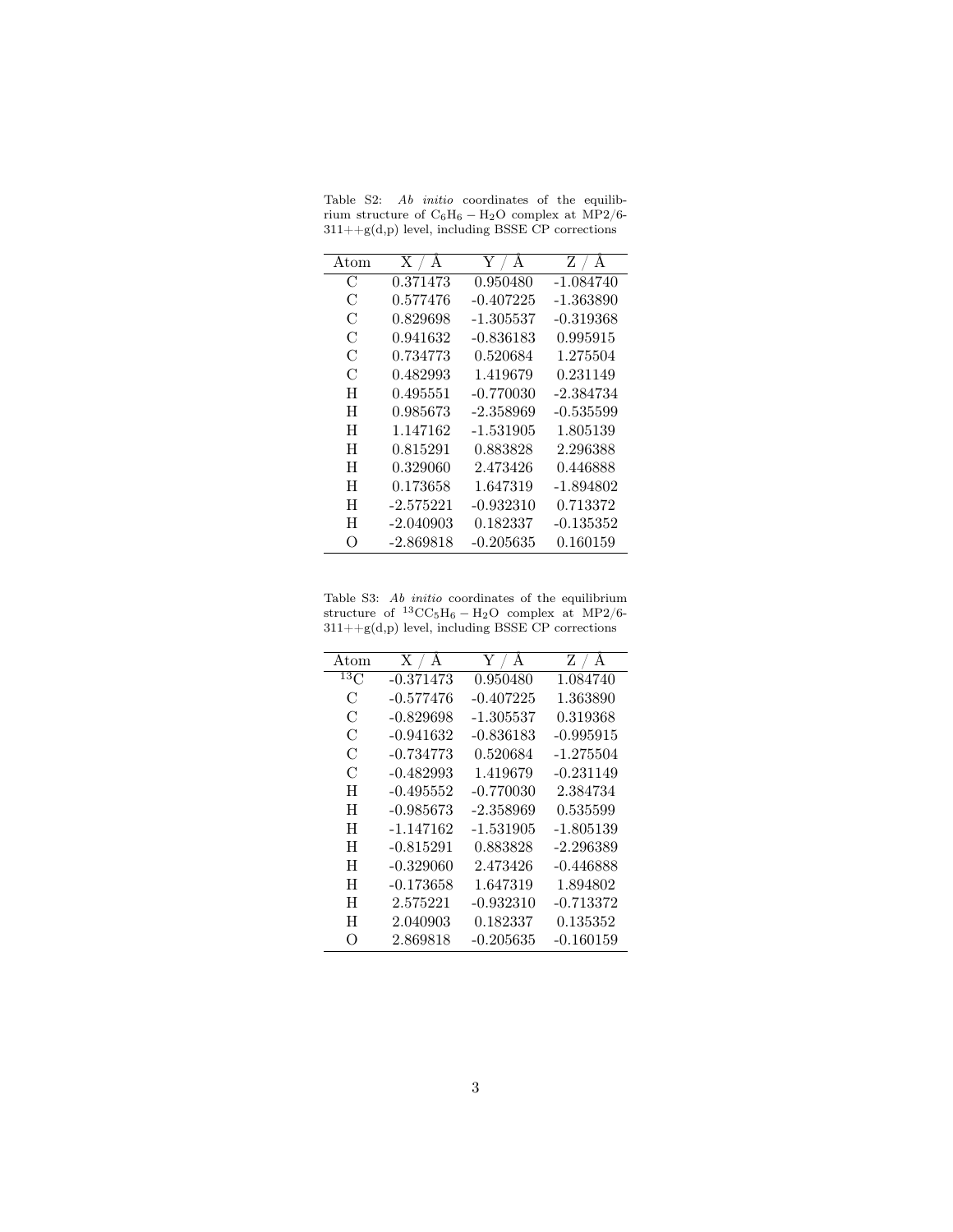Table S4: Ab initio coordinates of the equilibrium structure of  $C_6H_6 - H_2^{18}O$  complex at MP2/6-311++g(d,p) level, including BSSE CP corrections

| Atom       | X / A       | $\rm Y$ / $\rm A$ | Z / A       |
|------------|-------------|-------------------|-------------|
| С          | $-0.371473$ | 0.950480          | 1.084740    |
| С          | $-0.577476$ | $-0.407225$       | 1.363890    |
| С          | $-0.829698$ | -1.305537         | 0.319368    |
| С          | $-0.941632$ | $-0.836183$       | $-0.995915$ |
| С          | $-0.734773$ | 0.520684          | $-1.275504$ |
| C          | $-0.482993$ | 1.419679          | $-0.231149$ |
| H          | $-0.495552$ | $-0.770030$       | 2.384734    |
| H          | $-0.985673$ | $-2.358969$       | 0.535599    |
| H          | -1.147162   | $-1.531905$       | $-1.805139$ |
| H          | $-0.815291$ | 0.883828          | $-2.296389$ |
| H          | $-0.329060$ | 2.473426          | $-0.446888$ |
| H          | $-0.173658$ | 1.647319          | 1.894802    |
| H          | 2.575221    | -0.932310         | $-0.713372$ |
| H          | 2.040903    | 0.182337          | 0.135352    |
| $^{18}$ () | 2.869818    | -0.205635         | -0.160159   |

Table S5: Ab initio coordinates of the equilibrium structure of  $\mathrm{Ne-C_6H_6-H_2O}$  complex at MP2/6- $311+\mbox{}+\textrm{}g(\textrm{d,p})$  level, including BSSE CP corrections

| Atom       | X / A       | $\rm Y$ / $\rm \AA$ | $\rm{Z}$ / $\rm{\AA}$ |
|------------|-------------|---------------------|-----------------------|
| C          | $-0.128491$ | -1.324785           | 0.218031              |
| С          | -0.076518   | $-0.446912$         | 1.309030              |
| С          | -0.043449   | 0.936446            | 1.092771              |
| С          | 0.004820    | 1.439487            | $-0.213844$           |
| C          | -0.048361   | 0.562416            | $-1.304710$           |
| C          | -0.081336   | $-0.821164$         | $-1.088900$           |
| H          | $-0.109035$ | $-0.837767$         | 2.322318              |
| H          | $-0.008132$ | 1.617198            | 1.939000              |
| H          | 0.040188    | 2.512728            | $-0.381555$           |
| H          | $-0.017882$ | 0.952860            | $-2.318246$           |
| H          | $-0.116239$ | $-1.502104$         | -1.934930             |
| H          | -0.156216   | $-2.398140$         | 0.385733              |
| H          | -3.420935   | 0.786149            | $-0.028603$           |
| H          | $-2.697727$ | $-0.526429$         | 0.006705              |
| $\bigcirc$ | -3.586382   | $-0.158881$         | $-0.006664$           |
| Ne         | 3.741705    | -0.140637           | -0.001138             |